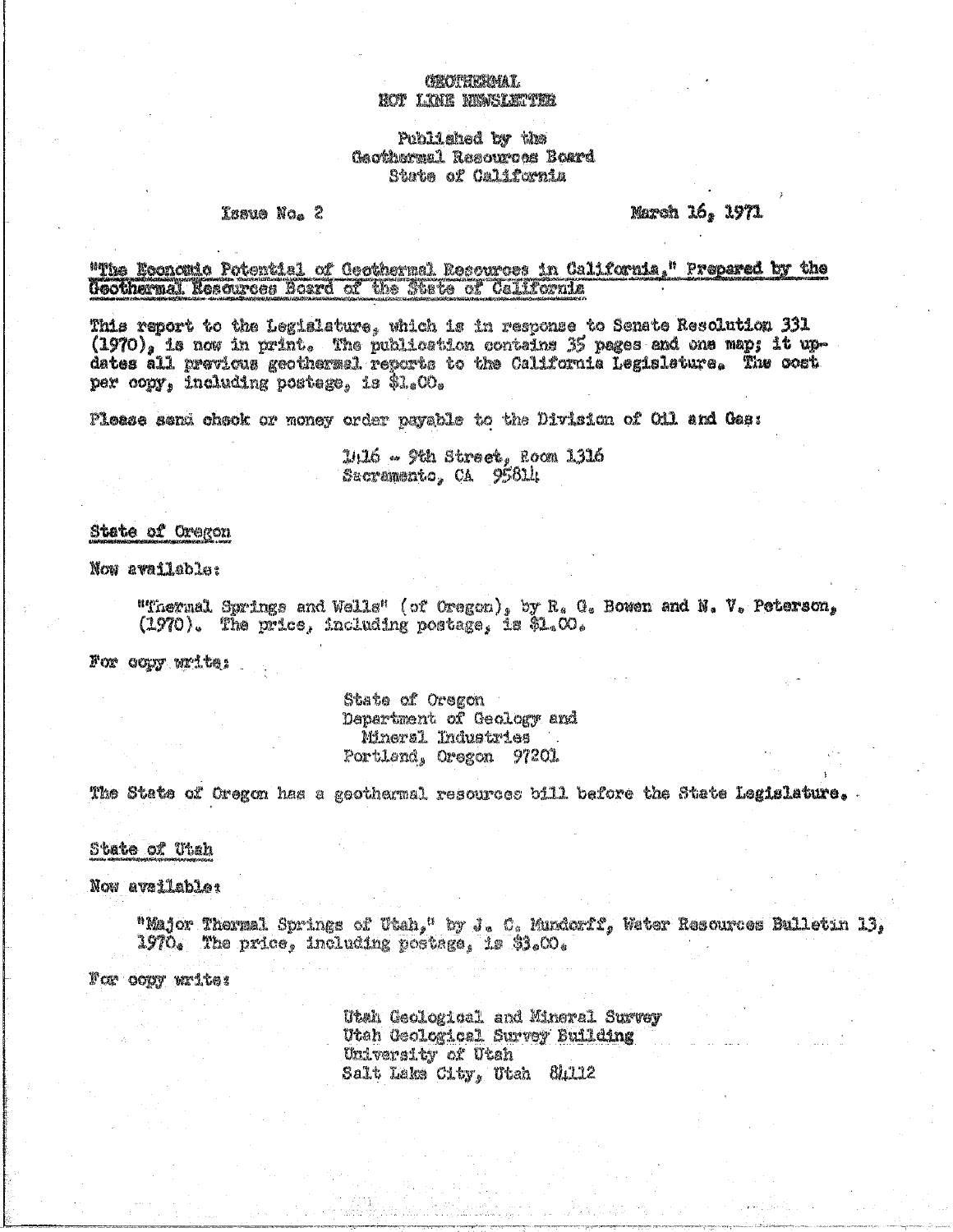# Whitersity of California, San Diego

Dr. James Brune submits tre following item:

"Heat flow studies of the crust and mantle in northwestern (Sonora state) Mexico and Baja California will be carried out by Dr. James N. Brune and Dr. John Sclater of the University of California, San Diego, in cooperation with Dr. Cinna Lomnits<br>of the Universidad Nacional Autonama de Mexico and Enginser Frederico Mooser of the Comision Pederal de Electricidad. This is a region where tectonic control from off-<br>shore magnetic anomalies is excellent. The results of this study will establish how the heat flow provinces in the United States extend into Mexico and hence will help relate the tectonic history of Moxico to that of the southwestern United States. The study is being funded by The Netional Science Foundation."

# University of California, Riverside

The University of California, Riverside, will host a Geological Society of America moeting March 25-27, 1971. This meeting will feature a symposium on the Salton trough, March 26, which should supply useful information to those interested in developing geothermal resources in the Imperial Valley area.

金楼长龄接信转装装

Direct all correspondence to:

Geotharmal Hat Line Division of Oil and Gas  $11.16$  - 9th Street, Room  $1316$  . . . Sadramento, CA 95814

The sudosse af this publication depends on the participation of the people receiving it. The nore information we receive, the more we can disburse. If you wish to submit a nowsworthy item, please make it as concise and complete as possible and include your name. address, and phone number.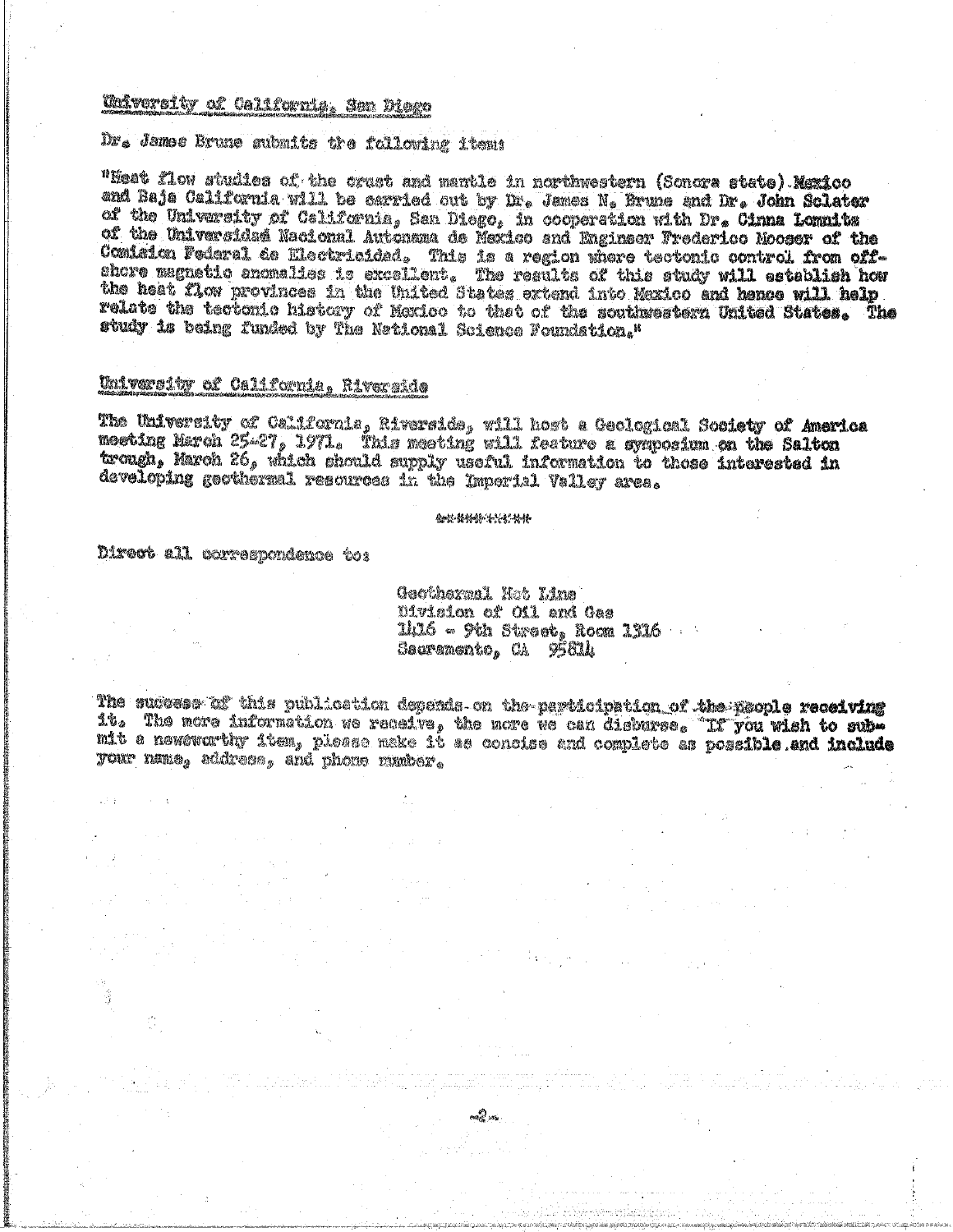## GEOTHERMAL HOT LINE

Published by the<br>Division of Oil and Gas Division of Oil and Gas STATE OF CALIFORNIA

October 29, 1971

#### - GEOTHERMAL HOT LINE EXTRA -

A final date and meeting place has been set f**o**r the geothermal c**ou**r**s**e an**n**oun**c**ed i**n** issue No. 7 (October 20, 1971) of the "Hot Line\_ \_t It has been resche**d**uled to take pla**c**e December 13 through 16, 1971.

The first meeting is scheduled for 9.30 a.m., perspectively in Room 133 of the 9.30 a.m., **December 133 of the 133 of the 133 of the 133 of the 133 of the 133 of the 133 of the 133 of the 133 of the 133 of the 133 of the 1** Resources Building, 1416 - 9th Street, Sacramento°

The possibility of in**c**orporating other guest lecturers on specific su**b**je**c**ts is being considered. If the includes the increased cost is not problem in the increased cost is not provide the class. ble information and a welcome change of pace for both Jim **C**ombs and the cla**s**s.

 $\frac{1}{2}$ ta**b**lished. I**n** order to be sure of a spot, make y**o**ur reservations as s**oo**n as p**o**ssible. Remember the November**!**\_ 9 deadlinel

For information and reservations, call or write:

Dave Anderson<br>or Larry Axtell Geothermal Operations Division of Oil and Gas  $1416 - 9th$  Street, Room  $1316$ Sacramento, California 95814  $\binom{916}{465}$ , California 95814  $\sqrt{9}$ 

More information to follow.